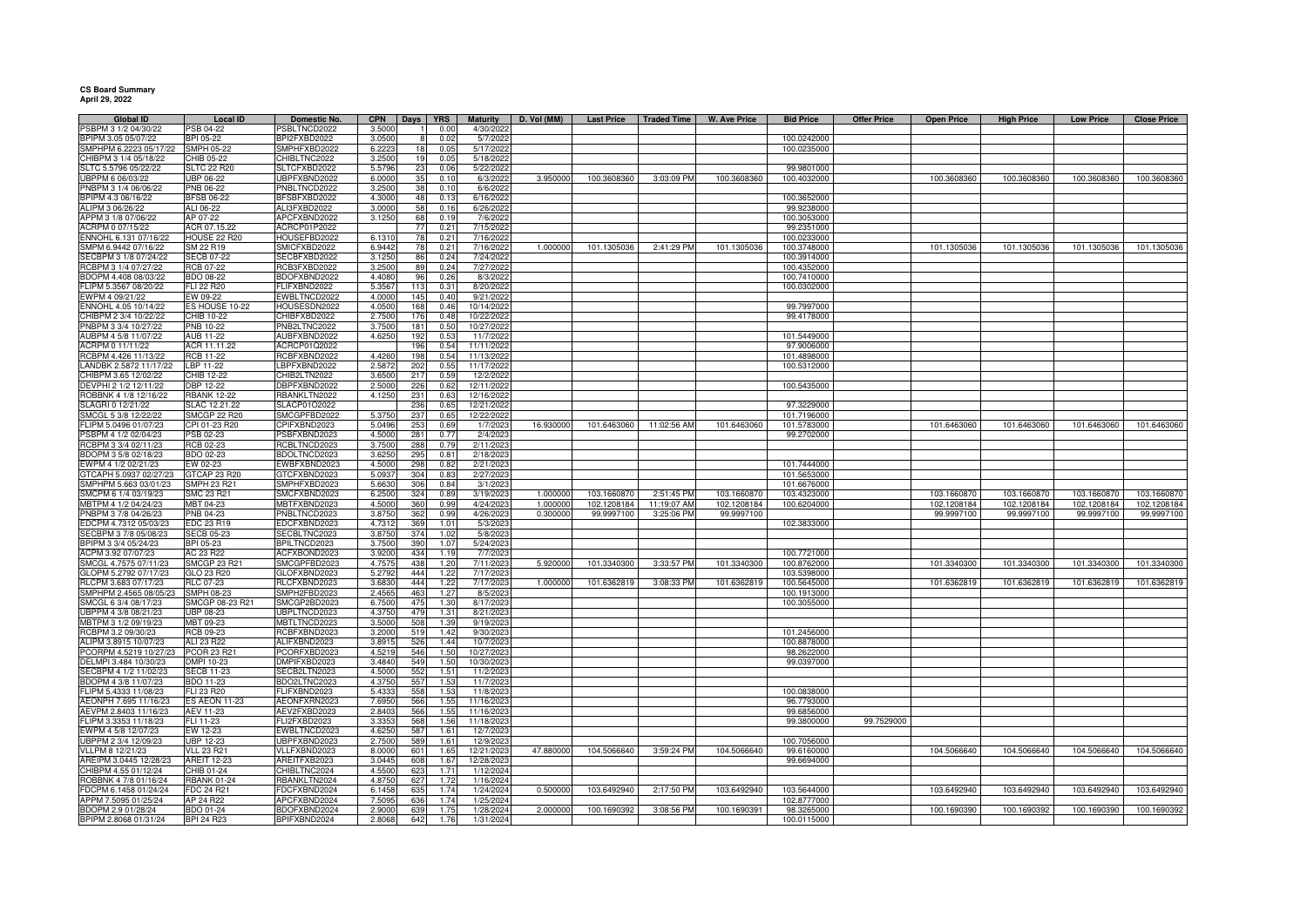| <b>Global ID</b>       | <b>Local ID</b>     | Domestic No.        | <b>CPN</b> | Days | <b>YRS</b> | <b>Maturity</b> | D. Vol (MM) | <b>Last Price</b> | <b>Traded Time</b> | <b>W. Ave Price</b> | <b>Bid Price</b> | <b>Offer Price</b> | <b>Open Price</b> | <b>High Price</b> | <b>Low Price</b> | <b>Close Price</b> |
|------------------------|---------------------|---------------------|------------|------|------------|-----------------|-------------|-------------------|--------------------|---------------------|------------------|--------------------|-------------------|-------------------|------------------|--------------------|
| TELPM 5.2813 02/06/24  | <b>TEL 24 R21</b>   | FELFXBND2024        | 5.2813     | 648  | 1.77       | 2/6/2024        |             |                   |                    |                     | 99.6349000       |                    |                   |                   |                  |                    |
| PSBPM 5 02/09/24       | PSB 02-24           | PSBLTNCD2024        | 5.0000     | 651  | 1.78       | 2/9/2024        |             |                   |                    |                     |                  |                    |                   |                   |                  |                    |
| CHIBPM 2 1/2 02/18/24  | CHIB 02-24          | CHIBFXBD2024        | 2.5000     | 660  | 1.81       | 2/18/2024       |             |                   |                    |                     | 99.9999000       |                    |                   |                   |                  |                    |
| CPGPM 4.8467 03/01/24  | CPG 03-24           | CPGIFXBD2024        | 4.8467     | 672  | 1.84       | 3/1/2024        | 1.250000    | 100.1670180       | 10:12:18 AM        | 100.1670180         | 95.7050000       |                    | 100.1670180       | 100.1670180       | 100.1670180      | 100.1670180        |
| SMCPM 5.284 03/01/24   | <b>SMC 24 R22</b>   | SMCFXBND2024        | 5.284      | 672  | 1.84       | 3/1/2024        |             |                   |                    |                     | 102.2542000      |                    |                   |                   |                  |                    |
| STIEPM 5.8085 03/23/24 | STIESG 24 R22       | STIGFXBD2024        | 5.808      | 694  | 1.90       | 3/23/2024       |             |                   |                    |                     | 93.9202000       |                    |                   |                   |                  |                    |
| MEGPM 5.3535 03/28/24  | <b>MEG 24 R22</b>   | MEGFXBND2024        | 5.353      | 699  | 1.91       | 3/28/2024       |             |                   |                    |                     | 99.2881000       |                    |                   |                   |                  |                    |
| RCBPM 5 1/2 03/28/24   | RCB 03-24           | RCBLTNCD2024        | 5.5000     | 699  | 1.91       | 3/28/2024       |             |                   |                    |                     |                  |                    |                   |                   |                  |                    |
| TOLPM 5 1/2 03/31/24   | <b>MNTC 24 R21</b>  | MNTCFXBD2024        | 5.500      | 702  | 1.92       | 3/31/2024       |             |                   |                    |                     | 99.1012000       |                    |                   |                   |                  |                    |
| SMBPM 6 04/02/24       | <b>SMB 24 R21</b>   | SMBFXBND2024        | 6.0000     | 704  | 1.93       | 4/2/2024        | 1.000000    | 103.4639820       | 2:48:51 PM         | 103.4639820         | 101.1185000      |                    | 103.4639820       | 103.4639820       | 103.4639820      | 103.4639820        |
| SMPM 3.3613 04/02/24   | SM 04-24            | SMIC2FBD2024        | 3.361      | 704  | 1.93       | 4/2/202         |             |                   |                    |                     | 100.8524000      |                    |                   |                   |                  |                    |
| MBTPM 5 3/8 04/04/24   | MBT 04-24           | MBT2LTNC2024        | 5.375      | 706  | 1.93       | 4/4/202         |             |                   |                    |                     |                  |                    |                   |                   |                  |                    |
| PBC 5 5/8 04/08/24     | <b>PBCOM 04-24</b>  | PBCOMLTN2024        | 5.625      | 710  | 1.94       | 4/8/202         |             |                   |                    |                     |                  |                    |                   |                   |                  |                    |
| PCORPM 7.8183 04/19/24 | <b>PCOR 24 R22</b>  | PCORFXBD2024        | 7.818      | 721  | 1.97       | 4/19/2024       |             |                   |                    |                     | 105.2392000      |                    |                   |                   |                  |                    |
| SMCGL 7.1783 04/24/24  | SMCGP 04-24 R22     | SMCGP2BD2024        | 7.178      | 726  | 1.99       | 4/24/2024       | 146.400000  | 104.5573300       | 11:59:26 AM        | 104.5573300         | 104.9435000      |                    | 104.5573300       | 104.5573300       | 104.5573300      | 104.5573300        |
| SMPHPM 5.1683 05/18/24 | SMPH 05-24 R22      | SMPH2FBD2024        | 5.168      | 750  | 2.05       | 5/18/2024       |             |                   |                    |                     | 101.9743000      |                    |                   |                   |                  |                    |
| RCBPM 3 05/21/24       | <b>RCB 05-24</b>    | RCBFXBND2024        | 3.000      | 753  | 2.06       | 5/21/202        |             |                   |                    |                     | 99.9995000       |                    |                   |                   |                  |                    |
| ACPM 3.026 05/28/24    | AC 05-24            | ACFXBOND2024        | 3.026      | 760  | 2.08       | 5/28/2024       |             |                   |                    |                     | 97.0983000       |                    |                   |                   |                  |                    |
| AEVPM 6.0157 06/18/24  | <b>AEV 24 R23</b>   | AEVFXBND2024        | 6.015      | 781  | 2.14       | 6/18/202        |             |                   |                    |                     | 101.0263000      |                    |                   |                   |                  |                    |
| EDCPM 2.8565 06/25/24  | EDC 06-24 R23       | EDCFXBND2024        | 2.856      | 788  | 2.16       | 6/25/202        |             |                   |                    |                     | 100.3224000      |                    |                   |                   |                  |                    |
| MBTPM 3 7/8 07/20/24   | MBT 07-24           | MBTLTNCD2024        | 3.875      | 813  | 2.23       | 7/20/202        |             |                   |                    |                     |                  |                    |                   |                   |                  |                    |
| DDPM 6.0952 07/21/24   | DD 24 R22           | DDFXBOND2024        | 6.095      | 814  | 2.23       | 7/21/202        |             |                   |                    |                     | 98.659400        |                    |                   |                   |                  |                    |
| GTCAPH 5 5/8 08/07/24  | GTCAP 24 R21        | GTCFXBND2024        | 5.625      | 831  | 2.28       | 8/7/2024        |             |                   |                    |                     | 99.2111000       |                    |                   |                   |                  |                    |
| VLLPM 5.7512 08/08/24  | <b>VLL 24 R23</b>   | VLLFXBND2024        | 5.751      | 832  | 2.28       | 8/8/2024        | 37.450000   | 101.5962640       | 3:59:04 PM         | 101.5962640         | 95.6797000       |                    | 101.5962640       | 101.5962640       | 101.5962640      | 101.5962640        |
| BACNOT 3.5335 08/20/24 | <b>PHN 24 R23</b>   | PHNFXBND2024        | 3.533      | 844  | 2.31       | 8/20/202        |             |                   |                    |                     | 95.2556000       |                    |                   |                   |                  |                    |
| PNBPM 5 3/4 08/27/24   | PNB 08-24           | PNBLTNCD2024        | 5.7500     | 851  | 2.33       | 8/27/2024       |             |                   |                    |                     |                  |                    |                   |                   |                  |                    |
| SMPHPM 5.7417 09/01/24 | <b>SMPH 24 R21</b>  | SMPHFXBD2024        | 5.7417     | 856  | 2.34       | 9/1/2024        |             |                   |                    |                     | 99.7634000       |                    |                   |                   |                  |                    |
| DNLPM 2.7885 09/14/24  | DNL 09-24           | DNLFXBND2024        | 2.7885     | 869  | 2.38       | 9/14/2024       |             |                   |                    |                     | 97.6090000       |                    |                   |                   |                  |                    |
| ALIPM 4.758 09/30/24   | ALI 24 R22          | ALI2FXBD2024        | 4.7580     | 885  | 2.42       | 9/30/2024       |             |                   |                    |                     | 100.0165000      |                    |                   |                   |                  |                    |
| SMCPM 5.55 10/04/24    | SMC 10-24 R22       | SMC2FXBD2024        | 5.5500     | 889  | 2.43       | 10/4/2024       |             |                   |                    |                     | 101.9336000      |                    |                   |                   |                  |                    |
| BDOPM 5 3/8 10/12/24   | BDO 10-24           | BDOLTNCD2024        | 5.375      | 897  | 2.46       | 10/12/202       |             |                   |                    |                     |                  |                    |                   |                   |                  |                    |
| FLIPM 5.6389 12/04/24  | FLI 24 R21          | FLIFXBND2024        | 5.638      | 950  | 2.60       | 12/4/202        |             |                   |                    |                     | 99.7322000       |                    |                   |                   |                  |                    |
| SMCGL 6 1/4 12/22/24   | <b>SMCGP 24 R22</b> | SMCGPFBD2024        | 6.250      | 968  | 2.65       | 12/22/2024      |             |                   |                    |                     | 103.6974000      |                    |                   |                   |                  |                    |
| ALCOPM 6.3517 02/06/25 | ALCO 25 R23         | ALCOFXBD2025        | 6.351      | 1014 | 2.78       | 2/6/202         |             |                   |                    |                     | 99.3774000       |                    |                   |                   |                  |                    |
| ACPM 4.82 02/10/25     | AC 25 R23           | ACFXBOND2025        | 4.820      | 1018 | 2.79       | 2/10/202        |             |                   |                    |                     | 99.9220000       |                    |                   |                   |                  |                    |
| SMPM 3.5915 02/18/25   | SM 02-25            | SMICFXBD2025        | 3.591      | 1026 | 2.81       | 2/18/202        |             |                   |                    |                     | 98.9257000       |                    |                   |                   |                  |                    |
| RLCPM 4.9344 02/23/25  | <b>RLC 02-25</b>    | RLCFXBND2025        | 4.934      | 103  | 2.82       | 2/23/202        |             |                   |                    |                     | 96.0303000       |                    |                   |                   |                  |                    |
| SMPHPM 6.0804 03/01/25 | SMPH 03-25 R23      | SMPH2FBD2025        | 6.080      | 1037 | 2.84       | 3/1/202         |             |                   |                    |                     | 102.6778000      |                    |                   |                   |                  |                    |
| BPM 5.05 03/10/25      | SMFB 25 R23         | MFBFXBD2025         | 5.050      | 104  | 2.86       | 3/10/202        | 6.000000    | 101.0592260       | 2:01:15 PM         | 101.0592260         | 100.3956000      |                    | 101.0592260       | 101.0592260       | 101.0592260      | 101.0592260        |
| SMCPM 6 5/8 03/19/25   | SMC 25 R23          | SMCFXBND2025        | 6.625      | 105  | 2.89       | 3/19/202        | 11.940000   | 105.4218440       | 3:59:43 PM         | 105.3419993         | 109.6764000      |                    | 104.4684980       | 105.4218440       | 104.4684980      | 105.4218440        |
| SECBPM 4 03/23/25      | <b>SECB 03-25</b>   | SECBLTNC2025        | 4.000      | 105  | 2.90       | 3/23/202        |             |                   |                    |                     |                  |                    |                   |                   |                  |                    |
| SMPHPM 4.8643 03/25/25 | SMPH K 03-25 R23    | SMPH3FBD2025        | 4.864      | 106  | 2.91       | 3/25/202        |             |                   |                    |                     | 99.5003000       |                    |                   |                   |                  |                    |
| BDOPM 4 03/27/25       | BDO 03-25           | BDOLTNCD2025        | 4.000      | 106  | 2.91       | 3/27/202        |             |                   |                    |                     |                  |                    |                   |                   |                  |                    |
| PNBPM 4 3/8 04/11/25   | PNB 04-25           | PNBLTNCD2025        | 4.375      | 1078 | 2.95       | 4/11/2025       |             |                   |                    |                     |                  |                    |                   |                   |                  |                    |
| BPIPM 4 04/25/25       | BPI 04-25           | BPILTNCD2025        | 4.000      | 1092 | 2.99       | 4/25/202        |             |                   |                    |                     |                  |                    |                   |                   |                  |                    |
| ALIPM 3.6262 05/04/25  | ALI 05-25 R23       | ALI4FXBD2025        | 3.626      | 110  | 3.01       | 5/4/202         |             |                   |                    |                     | 92.2242000       |                    |                   |                   |                  |                    |
| SLTC 6.4872 05/22/25   | <b>SLTC 25 R22</b>  | SLTCFXBD2025        | 6.487      | 1119 | 3.06       | 5/22/202        |             |                   |                    |                     | 101.3489000      |                    |                   |                   |                  |                    |
| SECBPM 4 06/17/25      | <b>SECB 06-25</b>   | SECB2LTN2025        | 4.000      | 1145 | 3.14       | 6/17/202        |             |                   |                    |                     |                  |                    |                   |                   |                  |                    |
| VLLPM 5.6992 06/18/25  | <b>VLL 25 R22</b>   | VLL2FXBD2025        | 5.699      | 1146 | 3.14       | 6/18/202        |             |                   |                    |                     | 99.145300        |                    |                   |                   |                  |                    |
| TOLPM 6.6407 07/04/25  | <b>NLEX 25 R23</b>  | NLEXFXBD2025        | 6.640      | 1162 | 3.18       | 7/4/202         |             |                   |                    |                     | 109.8627000      | 110.1795000        |                   |                   |                  |                    |
| APPM 3 935 07/06/25    | AP 25 R23           | APCFXBND2025        | 3.935      | 1164 | 3.19       | 7/6/202         |             |                   |                    |                     | 98.9202000       |                    |                   |                   |                  |                    |
| ENNOHL 6.8666 07/16/25 | <b>HOUSE 25 R22</b> | HOUSEFBD2025        | 6.866      | 1174 | 3.21       | 7/16/202        |             |                   |                    |                     | 101.0511000      |                    |                   |                   |                  |                    |
| RLCPM 3.8 07/17/25     | <b>RLC 07-25</b>    | RLC2FXBD2025        | 3.8000     | 1175 | 3.22       | 7/17/2025       |             |                   |                    |                     | 99.3988000       |                    |                   |                   |                  |                    |
| SECBPM 4 08/05/25      | <b>SECB 08-25</b>   | SECB3LTN2025        | 4.0000     | 1194 | 3.27       | 8/5/2025        |             |                   |                    |                     |                  |                    |                   |                   |                  |                    |
| AEVPM 3.2977 08/09/25  | AEV 08-25 R23       | AEV2FXBD2025        | 3.2977     | 1198 | 3.28       | 8/9/2025        |             |                   |                    |                     | 95.1862000       |                    |                   |                   |                  |                    |
| FLIPM 5.7139 08/20/25  | <b>FLI 25 R22</b>   | FLIFXBND2025        | 5.7139     | 1209 | 3.31       | 8/20/2025       |             |                   |                    |                     | 102.1580000      |                    |                   |                   |                  |                    |
| BANKCM 4 1/2 09/17/25  | <b>BOC 09-25</b>    | BOCLTNCD2025        | 4.5000     | 1237 | 3.39       | 9/17/202        |             |                   |                    |                     |                  |                    |                   |                   |                  |                    |
| ALIPM 3.862 09/29/25   | ALI 25 R23          | ALI3FXBD2025        | 3.862      | 1249 | 3.42       | 9/29/202        |             |                   |                    |                     | 94.9392000       |                    |                   |                   |                  |                    |
| PCORPM 3.4408 10/12/25 | <b>PCOR 10-25</b>   | PCOR2FXB2025        | 3.4408     | 1262 | 3.46       | 10/12/202       |             |                   |                    |                     | 93.5775000       |                    |                   |                   |                  |                    |
| PCORPM 8.0551 10/19/25 | <b>PCOR 25 R23</b>  | PCORFXBD2025        | 8.0551     | 1269 | 3.47       | 10/19/202       |             |                   |                    |                     | 108.6648000      |                    |                   |                   |                  |                    |
| ALIPM 4 3/4 10/25/25   | ALI 25 R22          | ALI2FXBD2025        | 4.750      | 1275 | 3.49       | 10/25/202       |             |                   |                    |                     | 98.4270000       |                    |                   |                   |                  |                    |
| DELMPI 3.7563 10/30/25 | DMPI 25 R24         | <b>DMPIFXBD2025</b> | 3.7563     | 1280 | 3.50       | 10/30/202       |             |                   |                    |                     | 96.3472000       | 97.8459000         |                   |                   |                  |                    |
| AEVPM 3.3059 11/16/25  | <b>AEV 25 R23</b>   | AEVFXBND2025        | 3.305      | 1297 | 3.55       | 11/16/202       |             |                   |                    |                     | 99.6870000       |                    |                   |                   |                  |                    |
| SMPHPM 4.799 11/25/25  | <b>SMPH 25 R23</b>  | SMPHFXBD2025        | 4.799      | 1306 | 3.58       | 11/25/202       | 7.000000    | 99.6701710        | 3:25:45 PM         | 99.6701710          | 96.9535000       |                    | 99.6701710        | 99.6701710        | 99.6701710       | 99.6701710         |
| APPM 3.9992 12/02/25   | AP 12-25 R23        | APC2FXBD2025        | 3.999      | 1313 | 3.60       | 12/2/202        |             |                   |                    |                     | 96.2549000       |                    |                   |                   |                  |                    |
| MERPM 4 7/8 12/12/25   | MER 25 R20          | MERFXBND2025        | 4.875      | 132  | 3.62       | 12/12/202       | 5.440000    | 99.9158860        | 2:58:50 PM         | 99.8219212          | 97.9636000       |                    | 99.7509930        | 99.9158860        | 99.7509930       | 99.9158860         |
| FLIPM 4.503 12/21/25   | FLI 25 R24          | FLI2FXBD2025        | 4.503      | 1332 | 3.65       | 12/21/202       |             |                   |                    |                     | 97.5401000       |                    |                   |                   |                  |                    |
| VLLPM 8 1/4 12/21/25   | <b>VLL 25 R23</b>   | VLLFXBND2025        | 8.250      | 1332 | 3.65       | 12/21/2025      |             |                   |                    |                     | 99.2197000       |                    |                   |                   |                  |                    |
| SMPHPM 3.8547 02/05/26 | <b>SMPH 26 R24</b>  | SMPH2FBD2026        | 3.854      | 1378 | 3.77       | 2/5/202         |             |                   |                    |                     | 95.2903000       |                    |                   |                   |                  |                    |
| UBPPM 3 3/8 03/09/26   | <b>UBP 03-26</b>    | UBPFXBND2026        | 3.375      | 1410 | 3.86       | 3/9/2026        |             |                   |                    |                     |                  |                    |                   |                   |                  |                    |
| APPM 3.8224 03/16/26   | AP 26 R24           | APC3FXBD2026        | 3.822      | 1417 | 3.88       | 3/16/2026       |             |                   |                    |                     | 94.1833000       |                    |                   |                   |                  |                    |
| ALIPM 4.85 03/23/26    | ALI 26 R23          | ALIFXBND2026        | 4.850      | 1424 | 3.90       | 3/23/202        |             |                   |                    |                     | 97.9158000       |                    |                   |                   |                  |                    |
| SMCGL 7.6 04/24/26     | <b>SMCGP 26 R24</b> | SMCGP2BD2026        | 7.600      | 1456 | 3.99       | 4/24/202        |             |                   |                    |                     | 107.4559000      |                    |                   |                   |                  |                    |
| ALIPM 6.369 05/06/26   | ALI 26 R24          | ALI2FXBD2026        | 6.369      | 1468 | 4.02       | 5/6/202         |             |                   |                    |                     | 103.1084000      |                    |                   |                   |                  |                    |
| FLIPM 4.1838 05/18/26  | FLI 26 R23          | FLIFXBND2026        | 4.183      | 1480 | 4.05       | 5/18/202        |             |                   |                    |                     | 93.5195000       |                    |                   |                   |                  |                    |